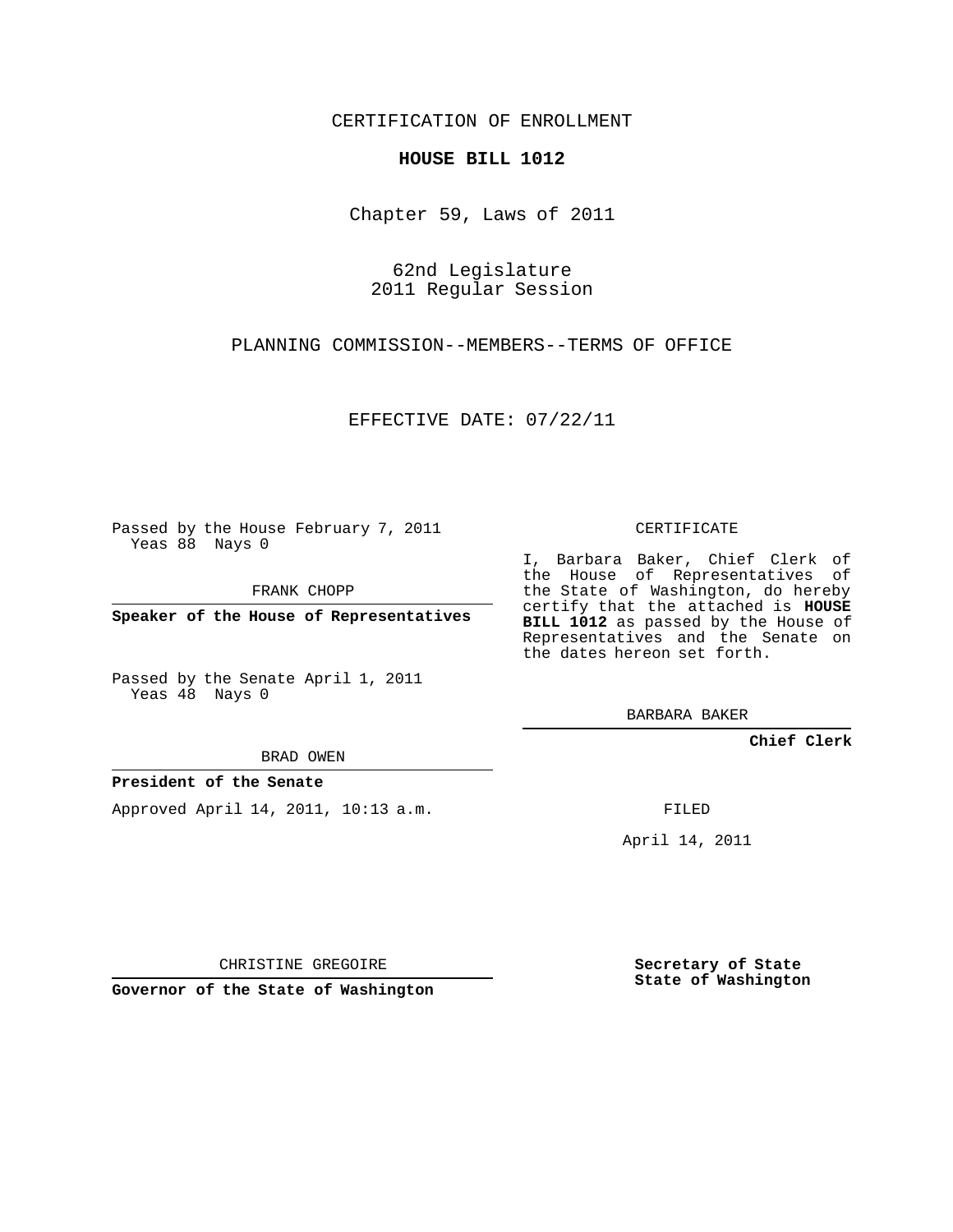## **HOUSE BILL 1012** \_\_\_\_\_\_\_\_\_\_\_\_\_\_\_\_\_\_\_\_\_\_\_\_\_\_\_\_\_\_\_\_\_\_\_\_\_\_\_\_\_\_\_\_\_

\_\_\_\_\_\_\_\_\_\_\_\_\_\_\_\_\_\_\_\_\_\_\_\_\_\_\_\_\_\_\_\_\_\_\_\_\_\_\_\_\_\_\_\_\_

Passed Legislature - 2011 Regular Session

**State of Washington 62nd Legislature 2011 Regular Session By** Representatives Angel, Haler, Klippert, Fagan, Rolfes, and Fitzgibbon

Prefiled 12/13/10. Read first time 01/10/11. Referred to Committee on Local Govt.

 1 AN ACT Relating to planning commissioner terms of office; and 2 amending RCW 35.63.030.

3 BE IT ENACTED BY THE LEGISLATURE OF THE STATE OF WASHINGTON:

 4 **Sec. 1.** RCW 35.63.030 and 2009 c 549 s 2114 are each amended to 5 read as follows:

 The ordinance, resolution, or act creating the commission shall set forth the number of members to be appointed, not more than one-third of which number may be ex officio members by virtue of office held in any municipality. The term of office for ex officio members shall correspond to their respective tenures. The term of office for the first appointive members appointed to such commission shall be designated from one to six years in such manner as to provide that the fewest possible terms will expire in any one year. Thereafter the term 14 of office for each appointive member shall be either four or six years, 15 as determined by legislative action of the council.

16 Vacancies occurring otherwise than through the expiration of terms 17 shall be filled for the unexpired term. Members may be removed, after 18 public hearing, by the appointing official, with the approval of his or